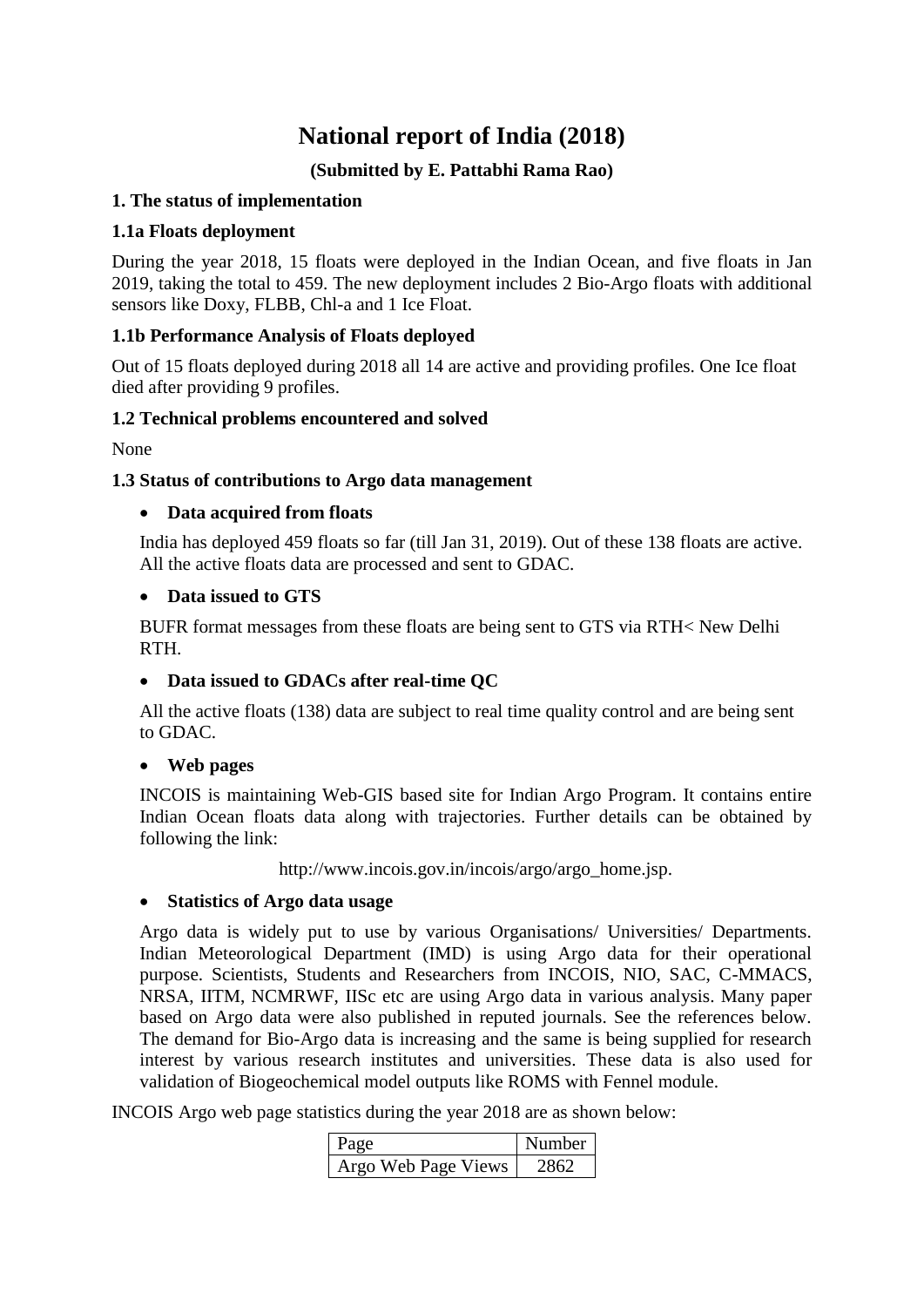| Argo Data Download | 1516  |
|--------------------|-------|
| Argo Products      | 18419 |

Products generated from Argo data

- Value added products obtained from Argo data are continued. Continued to variational analysis method while generating value added products. Many products are generated using Argo temperature and salinity data. The Argo T/S data are first objectively analysed and this gridded output is used in deriving value added products. More on this can be see in the RDAC functions.
- Version 2.2 of DVD on "Argo data and products for the Indian Ocean" is released to public for use with data corresponding to April 2018 updated. This DVD consists of  $\sim$ 3,30,000 profiles and products based on the Argo T/S. A GUI is provided for user to have easy access to the data. DVD product is discontinued and it is being made available via INCOIS and UCSD web sites.
- To cater to many users of INCOIS LAS, it is enhanced in term of capacity. New Server is procured and new products viz., model outputs, new wind products (OSCAT), fluxes are made available. New products as per the request received from the users in future are being made available. For further details visit [http://las.incois.gov.in.](http://las.incois.gov.in/)

# **1.4 Status of Delayed Mode Quality Control process**

- INCOIS started generating and uploading D files to GDAC form July 2006, and as of today, profiles belonging to all eligible floats have been subjected to DMQC.
- Advanced Delayed Mode Quality Control s/w developed by CSIRO is being put to use successfully. Using this s/w all the eligible floats are reprocessed to tackle pressure sensor offset problems, salinity hooks, thermal lag corrections, salinity drifts.
- Under the data search and archeology data from our own sister concerns is being obtained and put to use in the delayed mode processing.
- About 51% of the eligible profiles are subjected to DMOC and the delayed mode profiles are uploaded on to GDAC. Majority of the old dead float which are passed through DMQC are converted to Ver 3.1 and uploaded to GDAC

## **1.5 Trajectory files status:**

Trajectory files in Ver 3.1 format for all APEX floats are being uploaded to GDAC and trajectories wrt to PROVOR and ARVOR floats will be uploaded shortly.

## **2. Present level of and future prospects for national funding for Argo including a summary of the level of human resources devoted to Argo.**

Indian Argo Project is fully funded by Ministry of Earth Sciences, (MoES), Govt. of India. Funding is secured for the deployment of 50 Argo floats per year including (3:2 Normal and Bio), Data management activities, Data analysis, etc. for the period 2017-2020. India plans to deploy 50 floats/per (40 tropical Indian Ocean and 10 in the Southern ocean).

Three Permanent and one temporary scientific/technical personnel are working under Indian Argo project, which include personal for deployment of Argo floats, Data system, Analysis of Data, etc.

## **3. Summary of deployment plans (level of commitment, areas of float deployment) and other commitments to Argo (data management) for the upcoming year and beyond where possible.**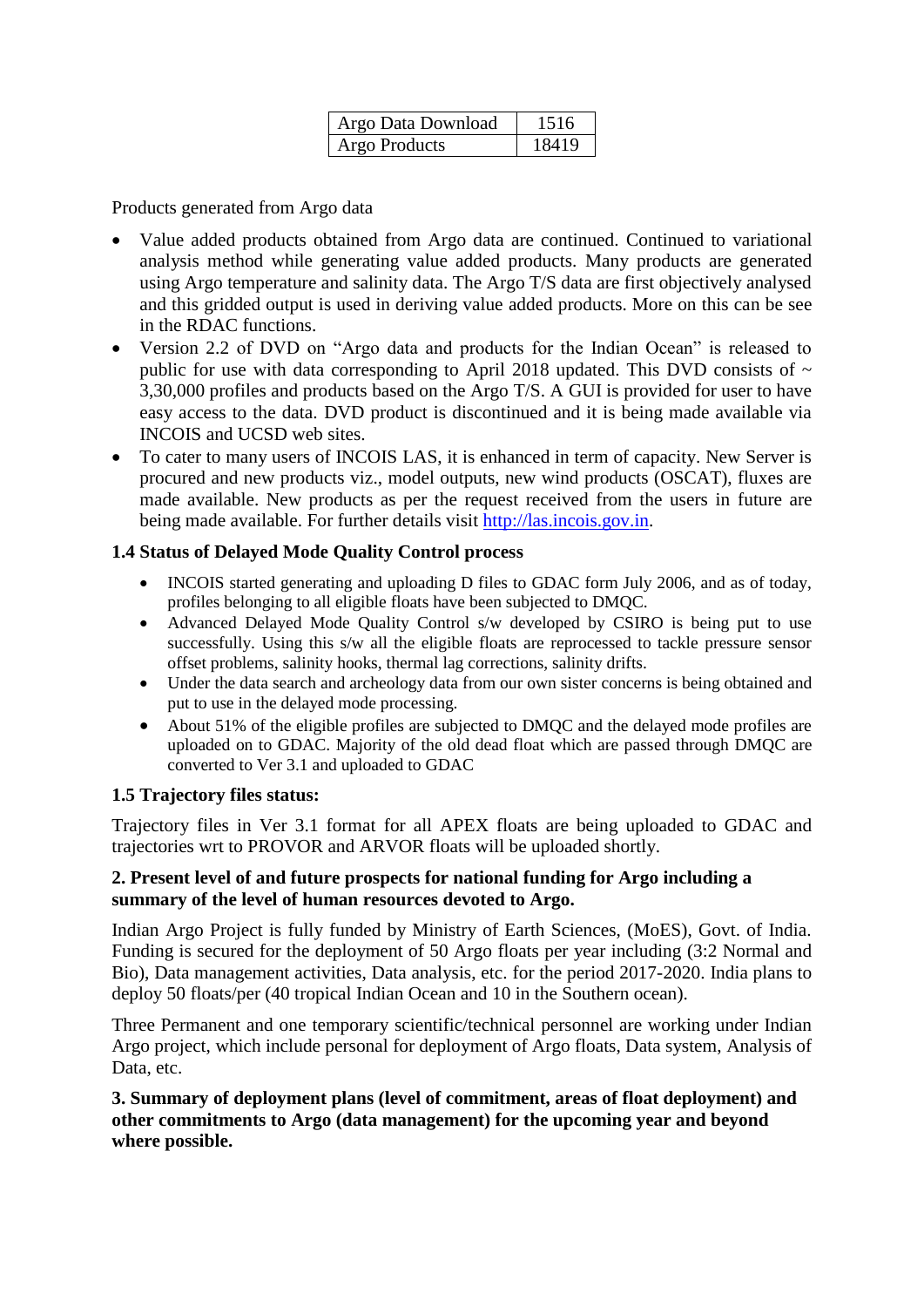India is committed to deploy floats in the Indian Ocean wherever gap exists. India has committed 50 floats per year during 2017-2020 (40 in the Tropical Indian Ocean and 10 in the Southern ocean). Out of 50 floats, 20 floats will be bio-argo floats. After ascertaining the gap region and cruise plan of MoES research vessels, these floats will be deployed. The existing data management resources will continue until 2020.

## **4. Summary of national research and operational uses of Argo data as well as contributions to Argo Regional Centers.**

**Operational**: All Argo data are being routinely assimilated in Ocean Model for providing Global ocean analysis. This analysis is being used by Indian MET department for initialization of coupled ocean-atmosphere forecast of the Monsoon. From the year 2011, India is providing seasonal forecast of monsoon using dynamical model wherein Ocean analysis (with assimilation of Argo) is an important contribution. The analysis products are being made available through INCOIS live access server (las.incois.gov.in).

**Research:** Argo data are being widely used for many applications to understand the Indian Ocean dynamics, cyclone and monsoon system in relation to heat content, thermosteric component of sea level and validation of OGCM by various Indian institutions and university students.

## **Argo Regional Centre (ARC) - Indian Ocean**

## **(http://www.incois.gov.in/argo/ARDCenter.jsp)**

- Acquisition of Argo data from GDAC corresponding to floats other than deployed by India and made them available on INCOIS web site.
- All these data sets are made available to the user through a s/w developed with all GUI facilities. This s/w is made available through FTP at INCOIS and UCSC web sites.
- Delayed Mode Quality Control (Refer 2.0 above)
- Data from the Indian Ocean regions are gridded into 1x1 box for monthly and 10 days and monthly intervals. These gridded data sets are made available through INCOIS Live Access Server (ILAS). Users can view and download data/images in their desired format.
- ERDDAP site was set up for the data and data products derived from Argo floats.
- Additionally SST from TMI, AMSRE and Wind from ASCAT, Chla from MODIS and OCM-2 are also made available on daily and monthly basis.
- Global wind products from OSCAT is also generated and made available on LAS along with TROP flux data sets.
- Data Sets (CTD, XBT, Subsurface Moorings) are being acquired from many principle investigators. These data are being utilized for quality control of Argo profiles.
- Value added products: Two types of products are currently being made available to various user from INCOIS web site. They are:

(i) Time series plots corresponding to each float (only for Indian floats).

(ii) Spatial plots using the objectively analysed from all the Argo floats data deployed in the Indian Ocean.

These valued added products can be obtained from the following link http://www.incois.gov.in/Incois/argo/products/argo\_frames.html

• Regional Co-ordination for Argo floats deployment plan for Indian Ocean. The float density in Indian Ocean as on 13 Feb, 2019 is shown below.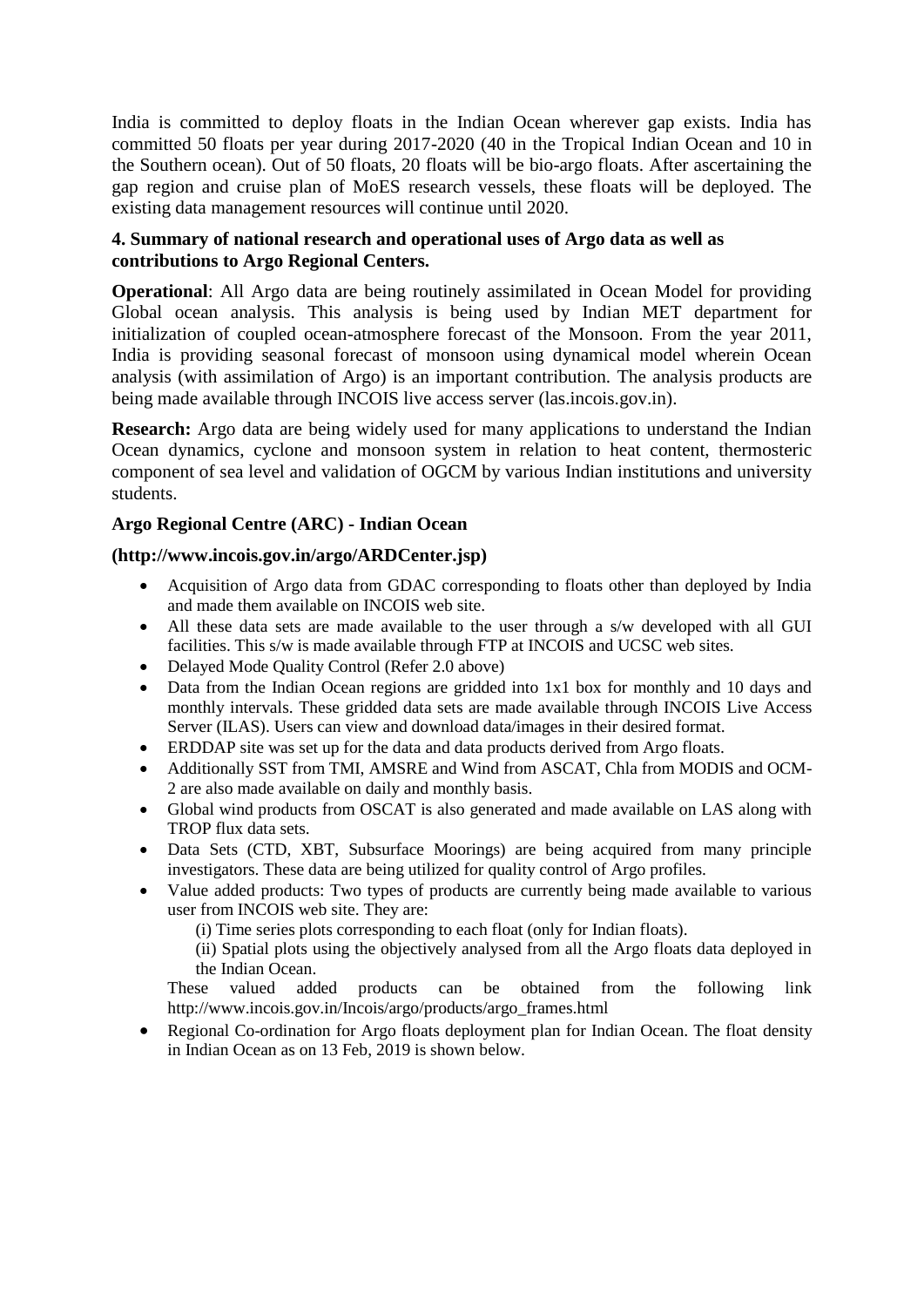

**5. Issues that your country wishes to be considered and resolved by the Argo Steering Team regarding the international operation of Argo. These might include tasks performed by the AIC, the coordination of activities at an international level and the performance of the Argo data system. If you have specific comments, please include them in your national report.**

None

**6. To continue improving the quality and quantity of CTD cruise data being added to the reference database by Argo PIs, it is requested that you include any CTD station data that was taken at the time of float deployments this year. Additionally, please list CTD data (calibrated with bottle data) taken by your country in the past year that may be added to the reference database. These cruises could be ones designated for Argo calibration purposes only or could be cruises that are open to the public. To help CCHDO track down this data, please list the dates of the cruise and the PI to contact about the data.**

Data Sets (CTD, XBT, Subsurface Moorings) are being acquired from many principle investigators. These data are being utilized for quality control of Argo profiles.

## **7. Argo bibliography**

INCOIS is actively involved in utilization of Argo data in various studies pertaining to Indian Ocean. Also INCOIS is encouraging utilization of Argo data by various universities by funding them. Some of the publications resulted from Argo data which includes scientists from INCOIS are given below:

1. V. V. S. S. Sarma, T. V. S. Udaya Bhaskar, Ventilation of Oxygen to Oxygen Minimum Zone Due to Anticyclonic Eddies in the Bay of Bengal, Journal of Geophysical Research, https://doi.org/10.1029/2018JG004447.

2. Kakatkar, R., C. Gnanaseelan, J. S. Chowdary, A. Parekh, and J. S. Deepa, 2018: Indian summer monsoon rainfall variability during 2014 and 2015 and associated Indo-Pacific upper ocean temperature patterns. Theoretical and Applied Climatology, 131, 1235-1247, https://doi.org/10.1007/s00704-017-2046-4.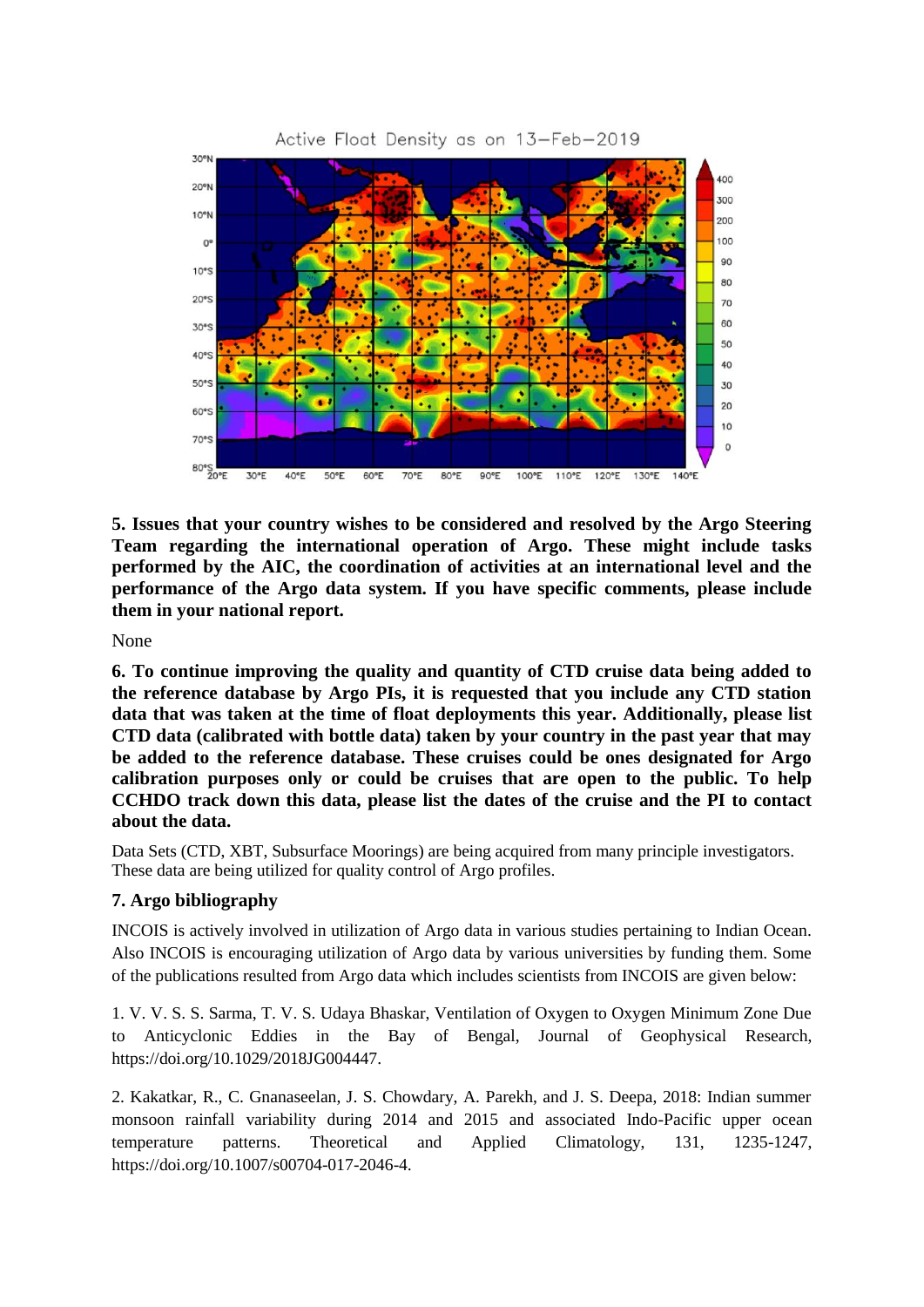3. Karmakar, A., A. Parekh, J. S. Chowdary, and C. Gnanaseelan, 2018: Inter comparison of Tropical Indian Ocean features in different ocean reanalysis products. Climate Dynamics, 51, 119-141, https://doi.org/10.1007/s00382-017-3910-8.

4. Lotliker, A. A., S. K. Baliarsingh, V. L. Trainer, M. L. Wells, C. Wilson, T. V. S. Udaya Bhaskar, A. Samanta, and S. R. Shahimol, 2018: Characterization of oceanic Noctiluca blooms not associated with hypoxia in the Northeastern Arabian Sea. Harmful Algae, 74, 46-57, https://doi.org/10.1016/j.hal.2018.03.008.

5. Misra, T., R. Sharma, R. Kumar, and P. K. Pal, 2018: Ocean Remote Sensing: Concept to Realization for Physical Oceanographic Studies. Observing the Oceans in Real Time, R. Venkatesan, A. Tandon, E. D'Asaro, and M. A. Atmanand, Eds., Springer International Publishing, 165-202, https://doi.org/10.1007/978-3-319-66493- 4\_9.

6. Pattabhi Rama Rao, E., T. V. S. Bhaskar, R. V. Seshu, N. S. Rao, K. Suprit, and G. Geetha, 2018: Marine Data Services at National Oceanographic Data Centre-India. Data Science Journal, 17, 11, http://doi.org/10.5334/dsj-2018-011.

7. Ravichandran, M. and M. S. Girishkumar, 2018: Applications of Ocean In-situ Observations and Its Societal Relevance. Observing the Oceans in Real Time, R. Venkatesan, A. Tandon, E. D'Asaro, and M. A. Atmanand, Eds., Springer International Publishing, 303-313, https://doi.org/10.1007/978-3- 319-66493-4\_15.

8. Santhanam, H. and T. Natarajan, 2018: Short-term desalination of Pulicat lagoon (Southeast India) due to the 2015 extreme flood event: insights from Land-Ocean Interactions in Coastal Zone (LOICZ) models. Ecological Processes, 7, 10, https://doi.org/10.1186/s13717-018-0119-7.

9. Sarangi, R. K., S. K. Shrinidhi, P. Chauhan, and B. R. Raghavan, 2018: Remote sensing and in situ platform based study on impact of Bay of Bengal cyclones (Phailin, Helen, Lehar, and Madi) on ocean chlorophyll and associated physical parameters. Natural Hazards, 93, 413-451, https://doi.org/10.1007/s11069-018-3307-y

10. Seelanki, V., P. Sreenivas, and K. V. S. R. Prasad, 2018: Impact of Aquarius SeaSurface Salinity Assimilation in Improving the Ocean Analysis Over Indian Ocean. Marine Geodesy, 41, 144-158, https://doi.org/10.1080/01490419.2017.1422817.

11. Sherin, V. R., F. Durand, V. V. Gopalkrishna, S. Anuvinda, A. V. S. Chaitanya, R. Bourdallé-Badie, and F. Papa, 2018: Signature of Indian Ocean Dipole on the western boundary current of the Bay of Bengal. Deep Sea Research Part I: Oceanographic Research Papers, 136, 91-106, https://doi.org/10.1016/j.dsr.2018.04.002.

12. Tyagi, G., K. N. Babu, A. K. Mathur, and H. A. Solanki, 2018: INSAT-3D and MODIS retrieved sea surface temperature validation and assessment over waters surrounding the Indian subcontinent. International Journal of Remote Sensing, 39, 1575-1592, https://doi.org/10.1080/01431161.2017.1407051.

13. Valsala, V., S. Singh, and S. Balasubramanian, 2018: A Modeling Study of Interannual Variability of Bay of Bengal Mixing and Barrier Layer Formation. Journal of Geophysical Research: Oceans, 123, 3962-3981, https://doi.org/10.1029/2017JC013637.